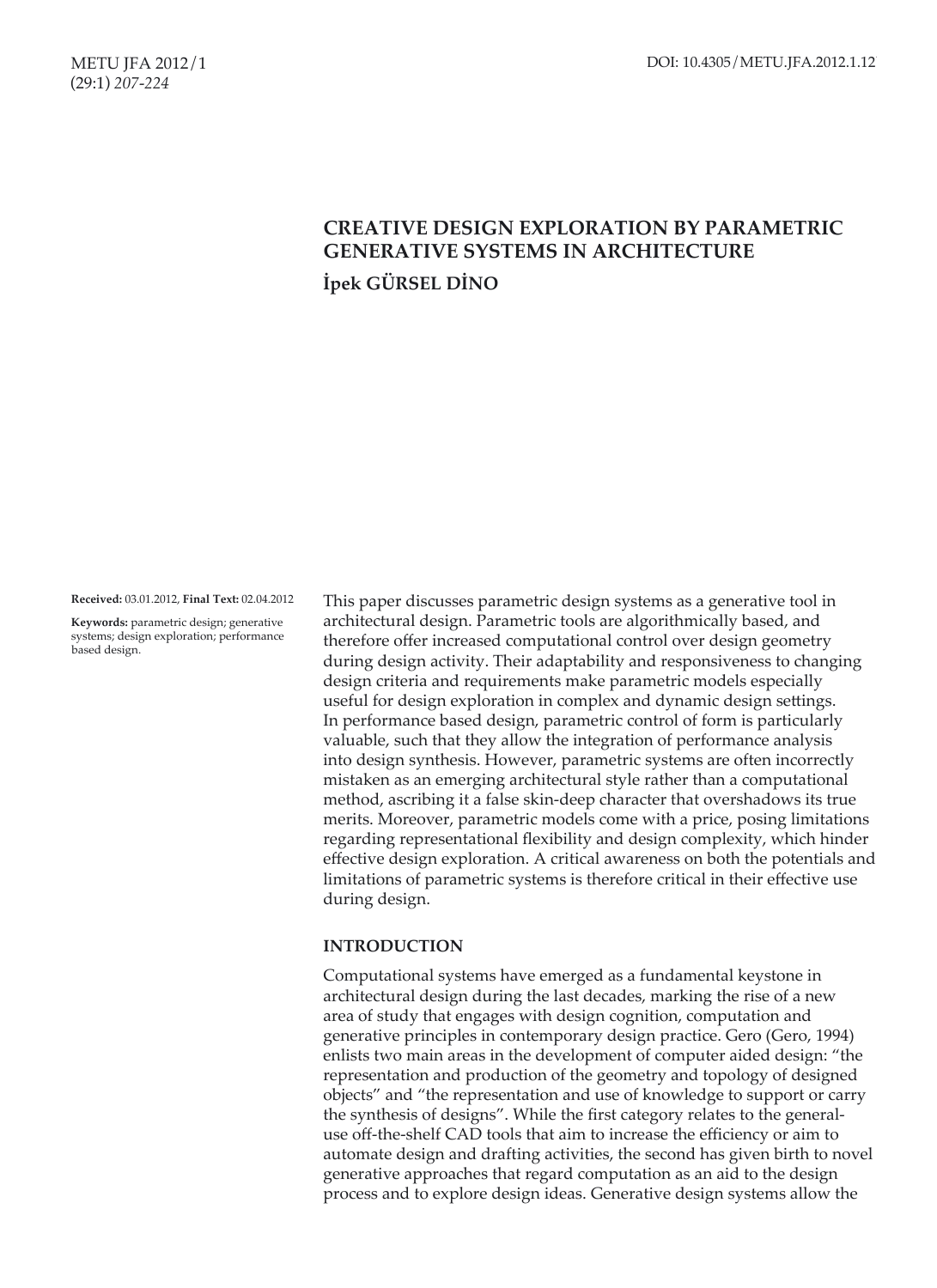formation of complex compositions, both formal and conceptual, through the implementation of a simple set of operations and parameters. This new understanding marks the emergence of innovative modes of design thinking. Here, the main challenge lies in the cultivation of computation as a tool that complements the designer's capabilities in the conceptualization and production of design artifacts in the contemporary architectural agenda (Ahlquist and Menges, 2011).

This paper discusses the role of parametric modeling as a generative design tool in architecture. Parametric design is a computational method that can act as both a generative and analytical method during design exploration, and has recently gained great acceptance from both practice, research and education. However, this instantaneous attention resulted in the redundant and superficial application of parametric principles. Therefore it is necessary to reframe the subject, explicating its potentials and limitations in architectural design. To this end, parametric systems will be discussed from the perspectives of design exploration, performative design and parametric design representation, while presenting some examples of their application. Finally, some of the limitations of parametric systems as an exploratory tool are discussed, mainly concerning its role in architectural design, design flexibility and complexity.

#### **GENERATIVE DESIGN SYSTEMS IN ARCHITECTURE**

Design has a dual meaning. It simultaneously means the act of designing an object (design as an activity), and the designed object as an end result of the design act (design as an artifact). This distinction is central in generative design systems: A generative system is a production system that does not specify the design artifact, but instead specifies a higher-level specification that encodes the "making" of the artifact, or the design procedure. Therefore, generative systems are said to precede formation over form, which indicates a fundamental shift from the modeling of a designed "object" to modeling of the design's "logic" (Leach, 2009). Generative design systems require the computational specification of the principles of the formation of a design (artifact), which opens up a design space for the exploration of design alternatives and variations. As such, generative systems suggest the delegation of some design tasks and intelligence from the human designer to the generative system, thereby claiming a degree of autonomy. However this does not mean that the generative system now becomes the designer, but that the human designer externalizes and encodes some of its working intelligence into the "generator" to carry out certain design tasks or solve problems. These specifications can be rules, constraints, parametric dependencies, genetic structures, case-bases etc.

Generative logic is nothing but new to design and architecture. Mitchell traces the roots of generative systems in general to philosophy, literature and musical composition, and architectural generative systems in particular to Leonardo da Vinci (Mitchell, 1979). According to Hanna and Barber, Jean-Nicolas-Louis Durand followed an analogue generative approach for the creation of neo-classical architecture by applying different combinations of building elements (Hanna and Barber, 2001). Louis Sullivan's plates that describe processes for reproducing floral ornamentation based on geometrical constructs, and Le Corbusier's Five Points of Architecture in which he formalized his style are accounted as examples of analogue generative systems before the use of computation in architecture by El-Khaldi (2007). A more recent example is Peter Eisenman,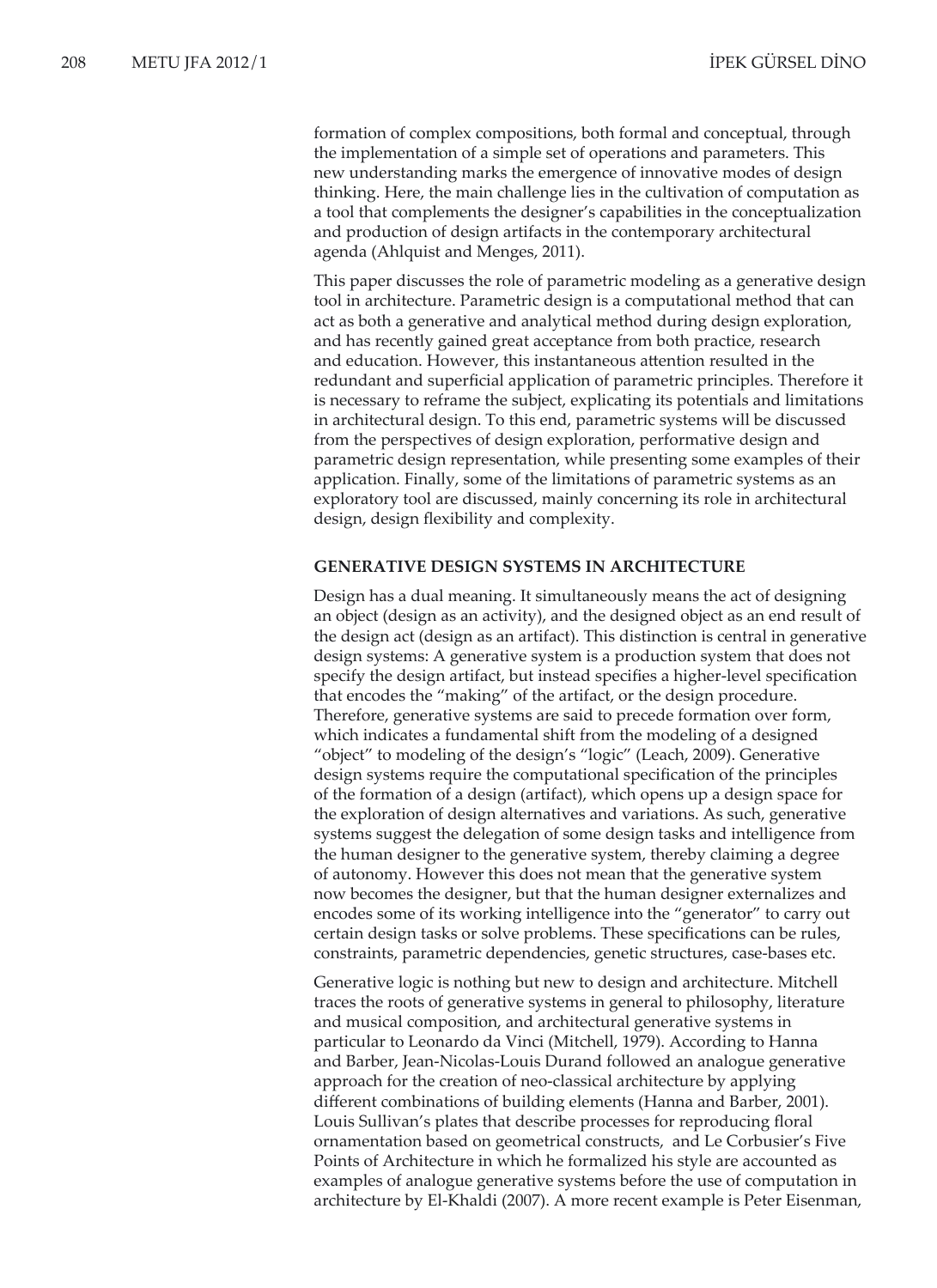**1.** For an extended discussion on the houses of Eisenman, Gandelsonas, 1982.

who used analogue transformational rules in architectural design synthesis (**1**). Eisenman's design concept operates on a system (a language) that permits creative action, generating an infinite number of utterances and making infinite use of finite means (Hays, 2000). Eisenman reflects this practice on the design of a series of houses (House I - X), where he states that "the house is not an object in the traditional sense - that is the end result of a process – but more accurately a record of a process" (Eisenman, 1977). This emphasis on the process over the end product, and the act of conceiving of architectural form suggests a generative principle as the essential driver during architectural synthesis.

The process of generative formation requires four elements: the start conditions and parameters (input), a generative mechanism (rules, algorithms etc.), the act of generation of the variants (output), and the selection of the best variant. The design artifact does not materialize until the fourth step, therefore a generative system is considered as a production system rather a representational construct. Moreover, "[t]he generative role of new digital techniques is accomplished through the designer's simultaneous interpretation and manipulation of a computational construct… The capacity of digital, computational architectures to generate "new" designs is, therefore, highly dependent on the designer's perceptual and cognitive abilities, as continuous, dynamic processes ground the emergent form" (Kolarevic, 2003).

Generative systems can be roughly classified into two categories: linguistic and biological (Shea, 2004; Oxman, 2006; Arida, 2004). A linguistic system is a grammar-based formalism where a set of compositional rules (syntax) govern and shape the design (semantics). The computational implementation of linguistic generative systems primarily manifests itself in shape grammars. Shape grammars define and apply a set of modification rules on a starter object (a shape) in order to generate new complex design. According to Knight, shape grammars are descriptive and generative in a way that the modification rules both describe the forms of the generated designs, and generate or compute designs (Knight, 2000). Biological generative design systems, on the other hand, adopt a different generative strategy, which takes nature and complex living organisms as a precedent and applies its principles in the derivation and transformation of architectural form (Hensel et al., 2010). Vincent further articulates on the emphasis placed on the becoming of the form rather than the resulting form itself (Vincent, 2009). Natural emergence, describing the ways in which complex natural systems evolve, self-organize and grow, contribute to architectural knowledge creation towards the production of complex architectural, and especially performative design (Weinstock, 2010). As such, a deeper engagement with the nature is pursued, which investigates the ways in which the principles of nature present useful concepts such as functional integration, performative capacity and material resourcefulness (Ahlquist and Menges, 2011).

This paper argues that parametric design can be classified as the third class of generative systems, due to their algorithmic foundation and their potential to expand the design exploration space through the variation of variables of the algorithm, namely the parameters. The rest of the paper will discuss parametric generative design systems.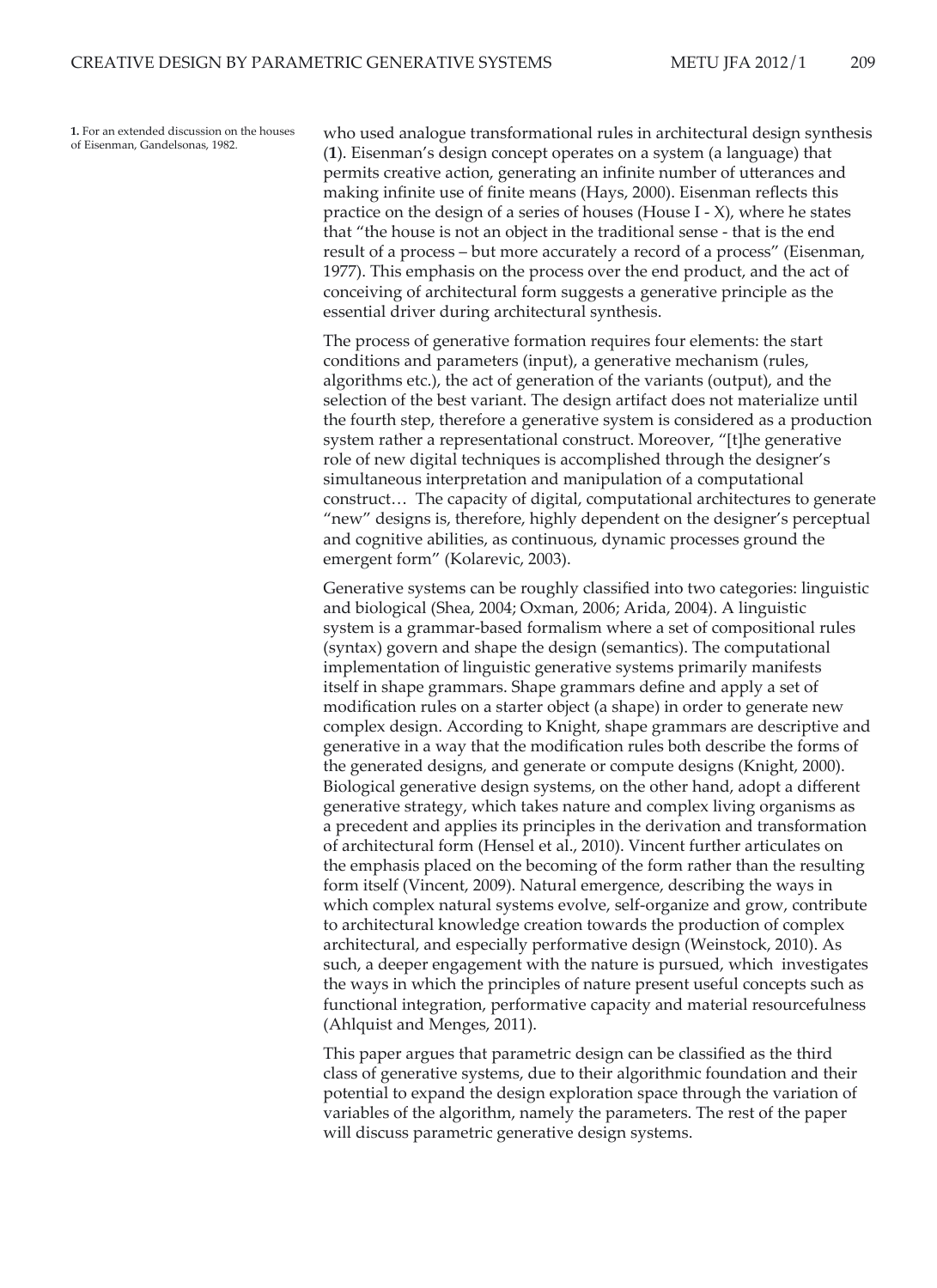#### **PARAMETRIC DESIGN SYSTEMS**

Parametric systems are principally based on algorithmic principles. Therefore, it is necessary to first argue the role or algorithms and algorithmic thinking in design, to be able to discuss further parametric systems. An algorithm is a finite set of instructions that aim to fulfill a clearly defined purpose in a finite number of steps. An algorithm takes one value or a set of values as input, executes a series of computational steps that transform the input, and finally produces one value or a set of values as output. Furniture assembly instructions or cooking recipes are simpler informal forms of algorithms, where the furniture parts or the ingredients are the inputs, the finished furniture or the meal is the output, and the assembly or cooking process is the procedural steps to be followed. The power of algorithms lay in the ability to solve a wide range of computational problems including but not limited to sorting and searching, data structure operations, combinatorial problems, numerical problems (including random number generation), and computational geometry (Cormen, 2001). In terms of procedural workflow, three basic control instructions that implement fundamental operations are sequence (executing instructions in order), selection (choosing which instructions to execute based on conditional if-then statements) and iteration (repeating instructions in a linearly or recursively) (Chang, 2003).

Algorithmic thinking and algorithmic design has much relevance to the concept of generative design. Terzidis argues that the inductive strategy of algorithms can explore generative processes or to simulate complex phenomena. Algorithms can be regarded as extensions to the human brain and may facilitate a leap to the areas of unpredictable potential (Terzidis, 2011). Burry suggests two motivations for scripting in design: increasing productivity to iterate faster, and gaining control design to liberate oneself from the limitations of black-box modeling software (Burry, 2011). Algorithms can computationally generate and manipulate design entities such as geometric form, design variables, data structures that contain numeric or geometrical entities, mathematical expressions and operations, and logical operations. This level of control over design in an 3D modeling environment allows the designers (or in this case developers) extend functionality, or evaluate certain conditions and respond appropriately. Therefore, an algorithm can effectively deal with the complexities of design much beyond form with precision, and translate these into architectural properties.

Parametric design is a subcategory of algorithmic design, and is strictly based on an algorithmic construct. Computationally speaking, there is no difference between algorithmic and parametric systems; algorithms by default operate on parameters, and a parametric system's fundamental component is the algorithm itself, called the schema or definition. However, different than algorithmic design, parametric systems emphasize the explicit and direct manipulation of the parameter values in order to induce a change on the design artifact. This simple difference between a purely algorithmic versus parametric design manifests itself only during the design process, where the parameter values are changed by the designer in order to manipulate the design geometry in search of the optimal design solution.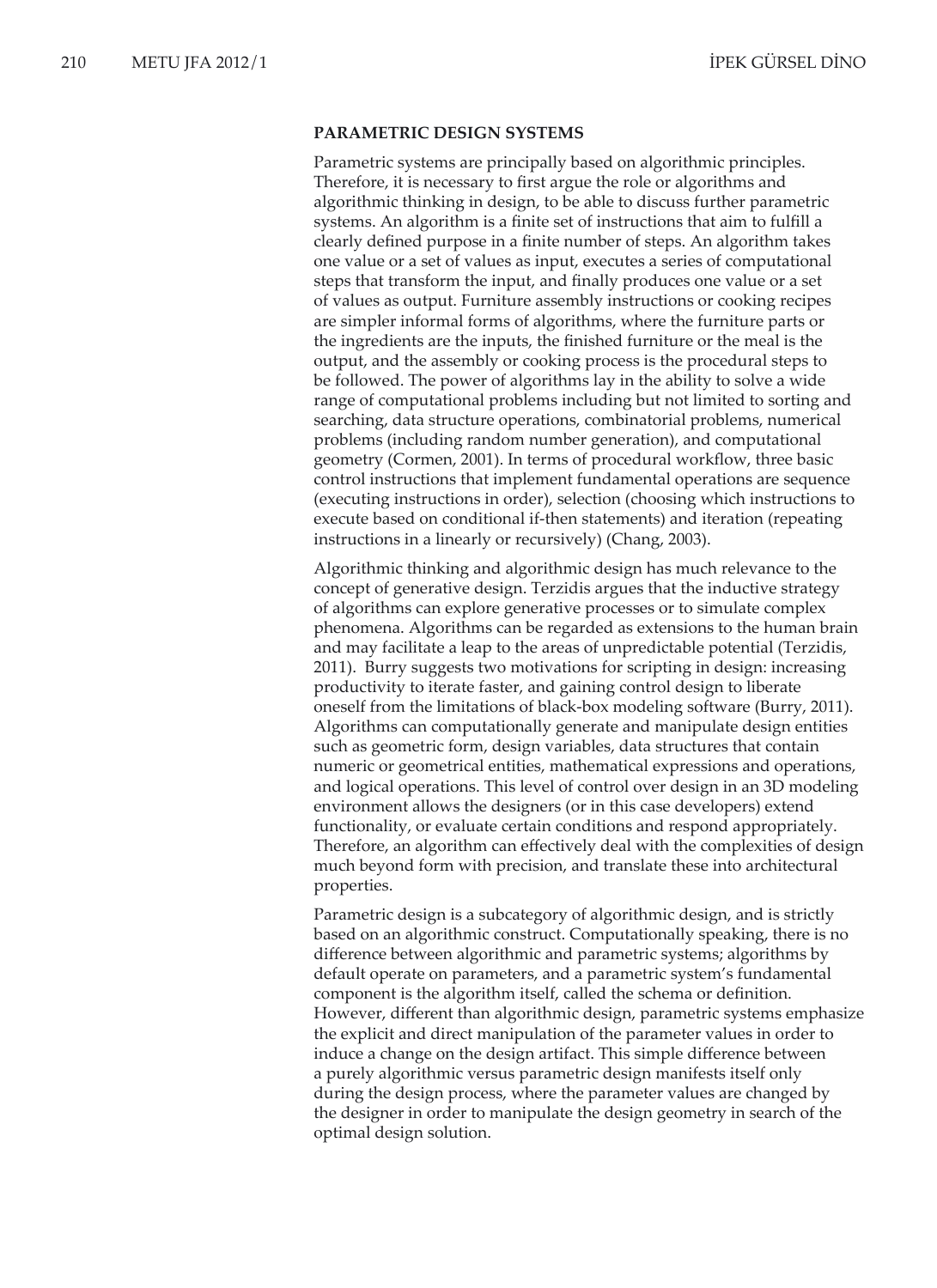### **DESIGN EXPLORATION BASED ON PARAMETRIC LOGIC**

Parametric (algorithmic) design allows the articulation of procedures for solving both well-defined problems with a clear target, and complex illdefined problems having several workable solutions. While the former can be regarded rather as a deterministic approach suitable for wellstructured problems, it is the second type that is more representative of the creative design process. Design problems offer no single best solution, but a class of satisfactory solutions (Simon, 1969). Therefore, the designer needs to be able to define, redefine and change the design problem in the light of the solution while navigating within this design space of possible solutions (Cross, 2001b). Similarly, the ability to investigate a large number of design alternatives is critical to finding successful designs, and "a main distinguishing mark of expert designers compared with novices is the creation of comparatively more alternative problem formulations" (Akin, 2001). Furthermore, design is considered as an iterative *divergence* / *convergence* process, where designers are supported and encouraged to generate the widest possible range of concepts, and then to explore, evaluate, and modify these (emphasis added by the author) (Liu et al., 2003).

Conventional CAD tools' primary aim is the representation of the final design form, and they rely on single-state design. On the other hand, parametric modeling as a design synthesis method allows for the divergence of the design space in order to explore many variants of the same parametric model. As such, the design principle expressed in parametric associations allows the designer to explore an array of design options through time, revisit previous design alternatives and improve the design artifact during the design process (Aish and Woodbury, 2005).

Parametric modeling can facilitate a wider search area for design exploration by allowing the automatic generation of a class of alternative design solutions. A change in an input parameter triggers a simultaneous change in the form, generating variations on the form while maintaining the underlying coherence of the schema. **Figure 1** shows the numerous geometric arrangements of the British Petrol Headquarters in Sunbury by Adams Kara Taylor, where the creative design exploration of the roof structure is based on a parametric approach that takes into consideration both aesthetic and structural quality and structural viability (Vanucci, 2008). The focus is to establish a set of relationships so to allow the easy update of the overall geometry as the parameters are varied during the creative design exploration process (**Figure 2**). As such, the parametric model becomes a controlled environment on design exploration in which the search for a fitter – better design alternative can be carried out. Similarly, Oxman et al. articulate that "associative geometry may support a design approach in which a geometrically, or tectonically defined series of dependency relationships is the basis for a generative, evolutionary design process. One can manipulate a particular shape or form and study many alternatives by changing the variables, or parameters, defining the geometry of an object or assembly" (Oxman and Oxman, 2010).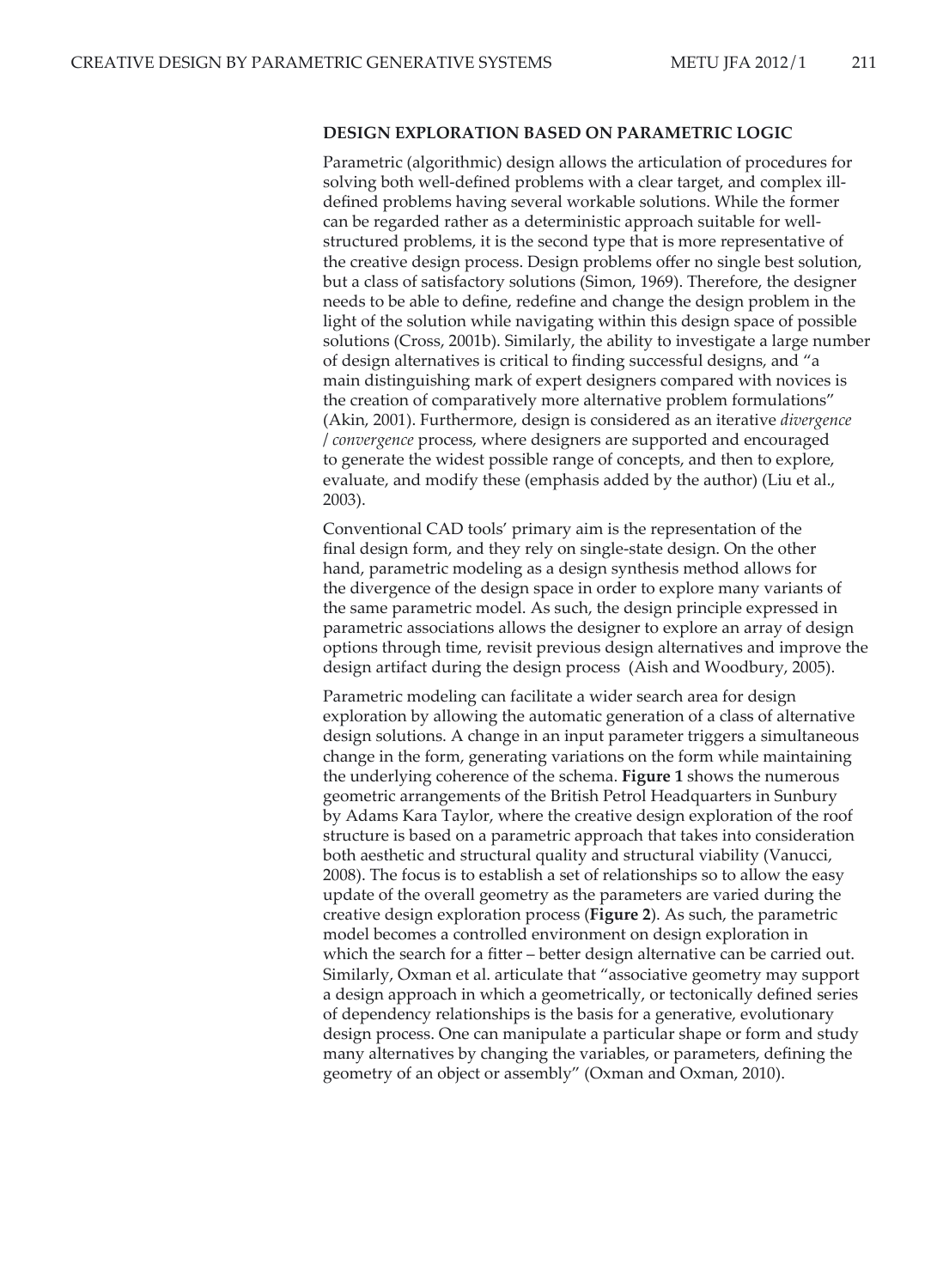

**Figure 1.** British Petrol Headquarters in Sunbury by Adams Kara Taylor (Adams Kara Taylor, personal communication, February 2012).

**Figure 2.** The diagrammatic representation of the associative geometric elements.

## **PARAMETRIC SYSTEMS FOR PERFORMATIVE DESIGN EXPLORATION**

The advent of computer-aided design tools in architecture has led way to a new aesthetical understanding that is freed of Euclidean geometry, and an enthusiasm over the unconstrained experimentation on a fluid n-dimensional design space. Computational tools are falsely characterized by this tendency, and are believed to only generate form that is sculptural at its best. However, design is not only a creative but also a rational act, one that still responds to *firmitas* and *utilitas* as much as *venustas* in Vitruvian terms. The understanding that prioritizes how the design artifact looks like (form) over how it behaves (performance) eventually leads to forms that are unbuildable, unhabitable and therefore trapped in the digital world. Such classes of design methodology are self-referential and do not take into consideration the context within which the design artifact exists such as the site, the owner requirements, the users, function, environment, ergonomics and performance. Thereby lies the danger of designing in a context-free world that is primarily driven by the designer's aesthetic and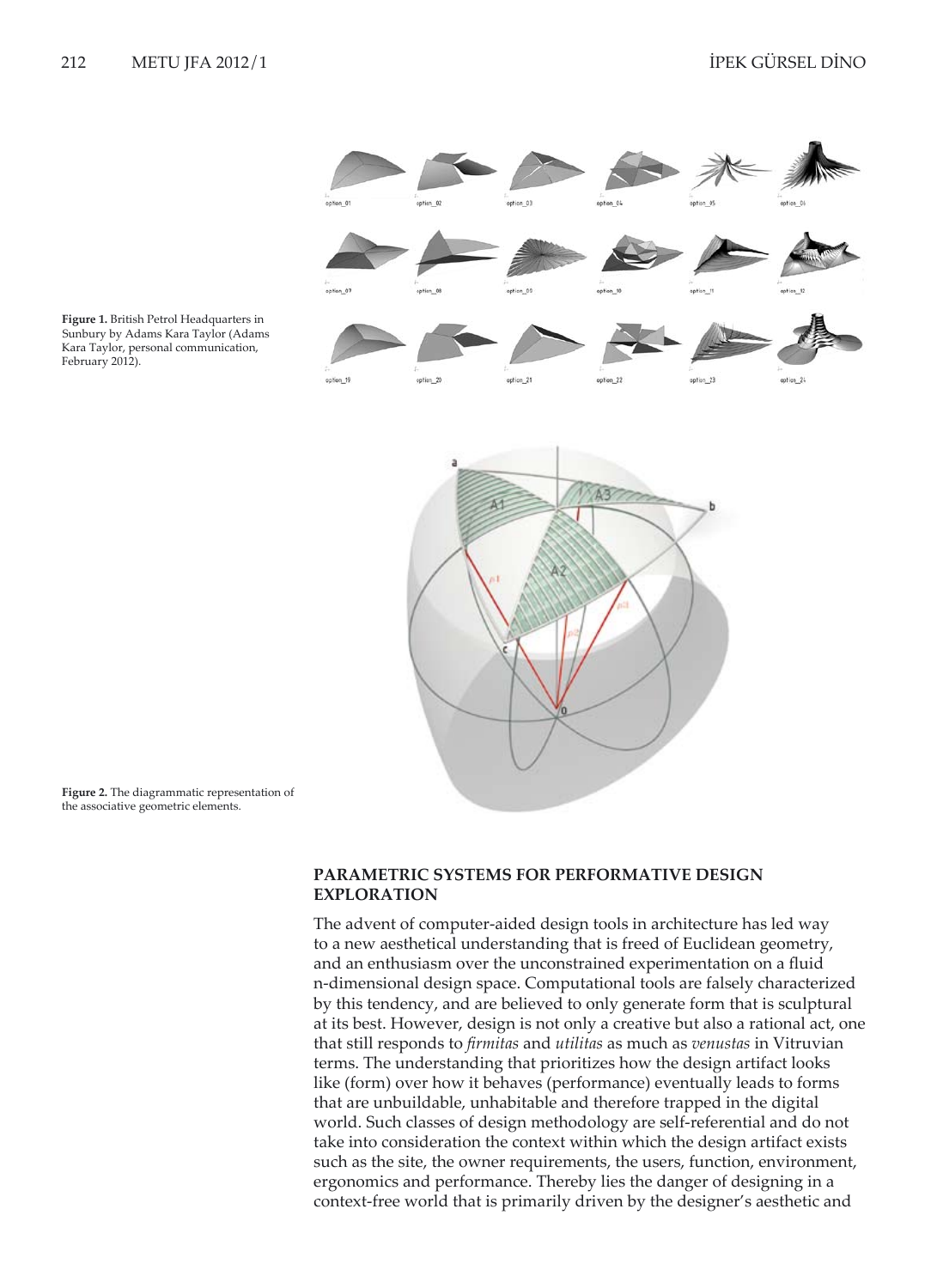plastic senses. Conversely, a much wider range of external factors should be addressed during design where performance is the driving force behind form. Architecture should "perform rather than simply form in multiple contextual and performative areas… formal distortions need to have purpose or cultural relevance..." (Meredith, 2008).

Parametric modeling has great potential in addressing performative issues in architecture as a tool that allows the navigation of the parametric search space with respect to measurable performance criteria. Parameterization can be based on performance metrics to allow the solution space be meaningfully traversed while taking performance as a guiding tool. Moreover, the conventional interaction between the architect and engineer based on post-rationalization can be altered for a parallel (and even cyclic) process that integrates multi-disciplinary design synthesis and analysis (see the Aviva Stadium). Computational tools, and particularly parametric design, can facilitate the iterative and dynamic coordination of cross-disciplinary intelligence that is distributed across various analytical tools and methods (Kocatürk and Medjdoub, 2011). In this scenario, performative principles can either be encoded in the parametric model itself, generating alternatives that all comply to the performance criteria at hand, or the parametric model can be coupled with external performance simulation tools that probe the search space that is generated by the parametric model. In the latter case, the process comprises a generate / evaluate / modify cycle in search of the optimal performance, and is more suitable for addressing complex performance issues that exceed well beyond the performative knowledge limit of parametric modelers, such as structural performance.

In performative parametric design, the divergence of the design space is facilitated by the parametric combinations, and the convergence takes place on the basis of performative optimality. For a performance-integrated design process, some critical issues are multi-disciplinary thinking, early performance integration and a mutual agreement on the driving performative parameters. In order to form such a mutual agreement, there are two important issues to be considered: to parameterize the design suitable for downstream analysis, and to structure the schema to support continuous transformation during design exploration. The designer needs to explicitly describe and resolve both the parametric schema and the performative parameters prior to form exploration.

Performative design principles can be integrated either early in the design process where design concepts and main geometry are being worked out, or later on during detail design where performance optimization of systems is carried out. The Aviva Stadium in Dublin, Ireland and the façade of the Kilden Performing Arts Center in Kristiansand, Norway are two works that are exemplary of these two approaches.

Aviva Stadium (Dublin, Ireland) is a sports stadium designed by Populous and engineered by Buro Happold (**Figure 3**). A performative parametric approach was adopted at the onset of the project, which enabled integrated multi-disciplinary design communication between project participants. During the design process, the architects ultimately were driving the overall form and cladding of the building, and the engineers driving the structural member sizing / positioning (Shepherd et al., 2011). On the architectural side, certain form explorations were being made in response to certain criteria such as concourse width requirements, floor area ratios, or simply beautifying the shape (**Figure 4**). On the engineering side were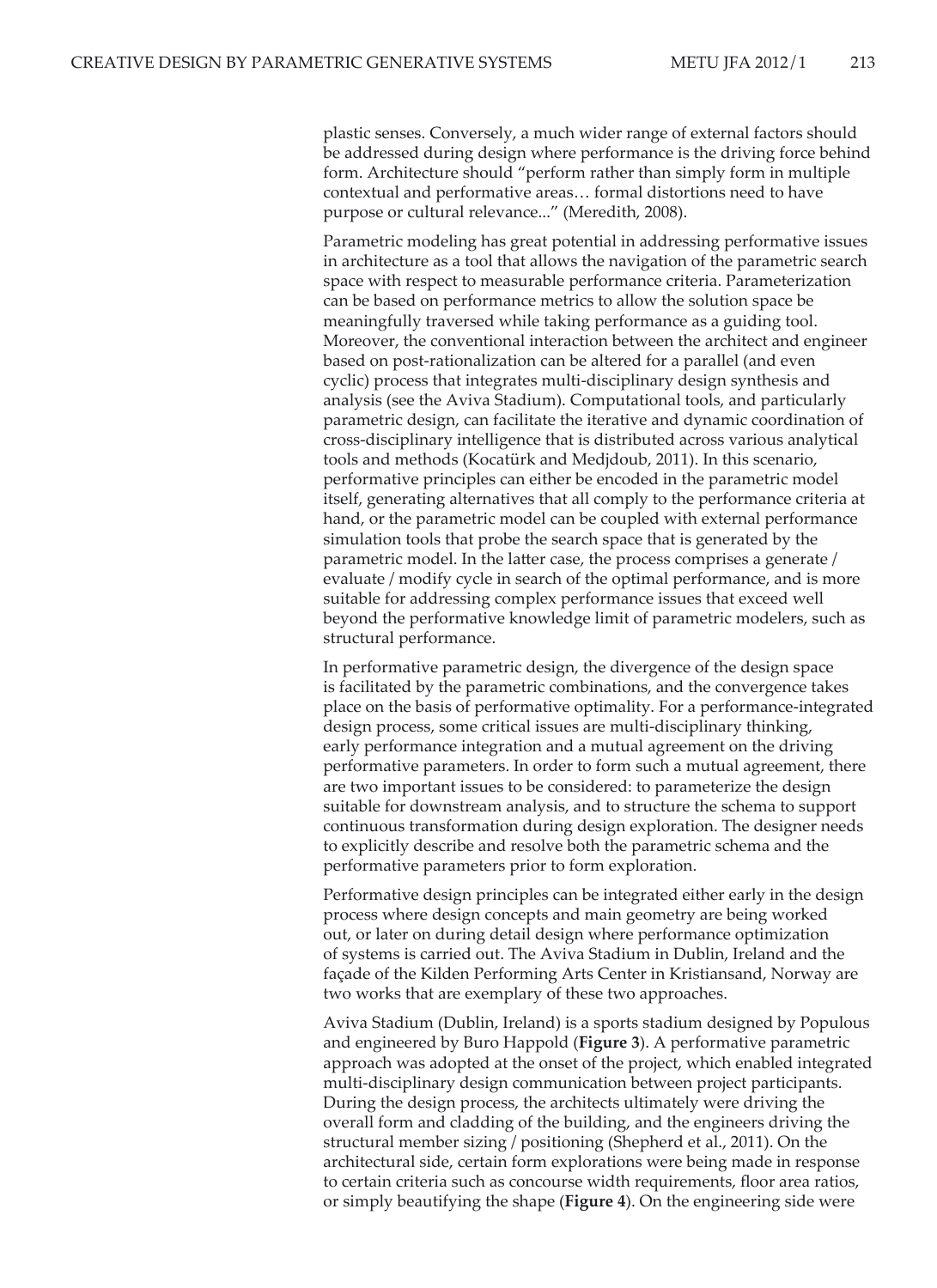



the structure of the roof trusses and cladding system designed as a rain screen consisting of inter-locking louvers. A single parametric model was shared between the architectural and engineering offices, which acted both as a design tool and a coordination platform. This allowed the integration of the design processes of the form, structure and façade, allowing rapid response to design changes. Analysis tools were coupled with the parametric model and provided quick analytical feedback to the geometry. The sharing of the parametric model across the other design members and the fully integration of the engineering analysis applications could realized the benefits of a parametric approach (Hudson et al., 2011)(**2**).

Designed by ALA Architects and engineered by the designtoproduction company, the façade of Kilden Performing Arts Center in Kristiansand, Norway is another recent example of parametric modeling. The façade (also called the Wave Wall), a monumental curved wall that separates the foyer from the outside (**Figure 5**). Cantilevering up towards the waterfront, the timber façade intersects with a vertical glass and steel facade in both interior and exterior parts. The geometry of the façade is a ruled surface that spans between a straight upper and a curved lower edge. Here, a parametric system was used not during the form-finding process of the curvilinear roof, but during detail design for the parametric optimization of form and performance. Designtoproduction team got involved in the project during the detailed description of the wooden façade system, and closely collaborated with the architects, wood manufacturers and

**Figure 3.** Aviva Stadium (http://en.wikipedia. org/wiki/File:Aviva\_Stadium\_by\_Night.jpg), retrieved 18 December 2011).

**Figure 4.** The geometric definition of the Aviva Stadium envelope (Shepherd et al., 2011).

**2.** For a detailed discussion on the Aviva Stadium, see (Shepherd et al., 2011) and (Hudson et al., 2011).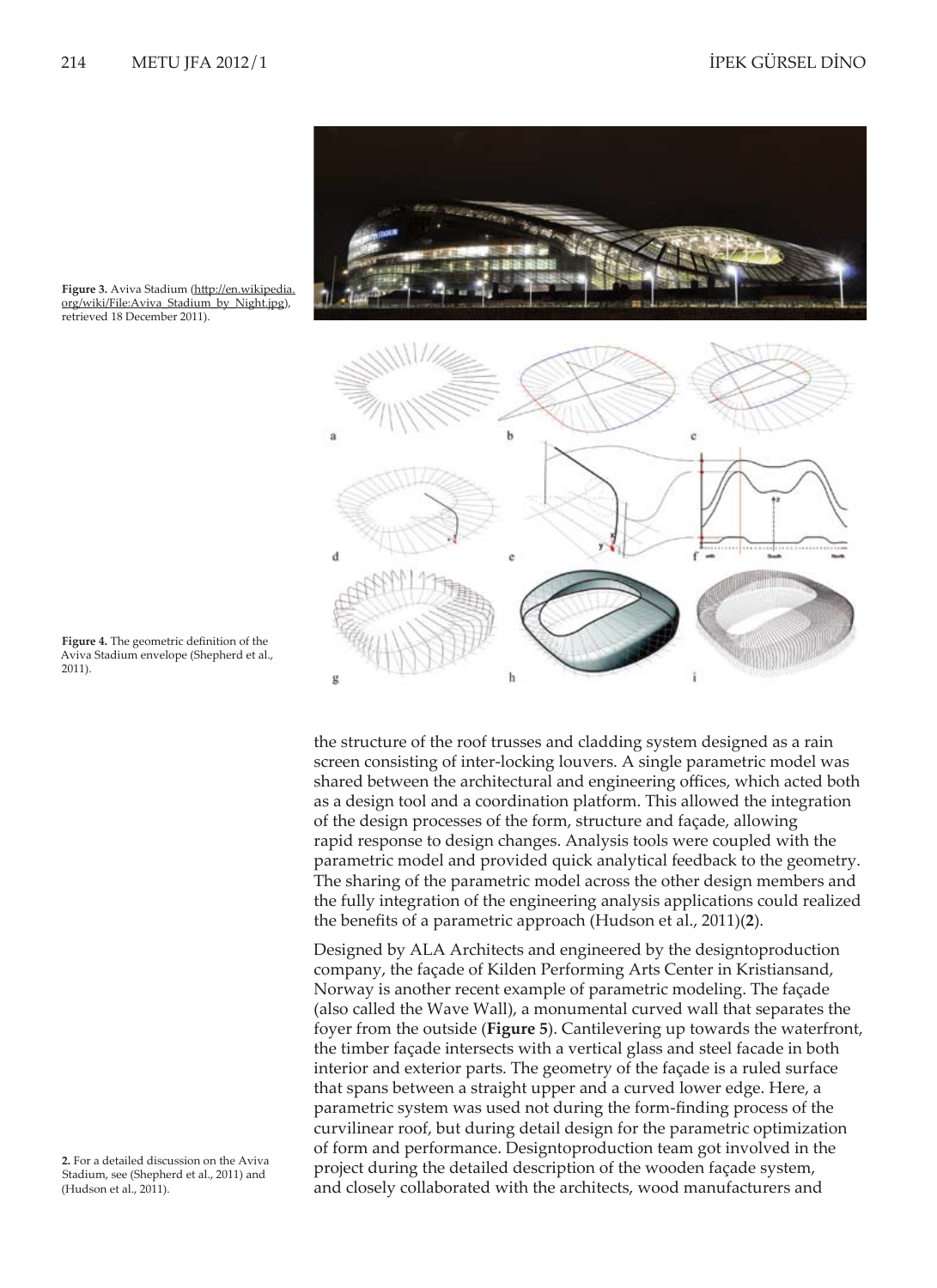

**Figure 5.** Model photo of Kilden Performing Arts Center (http://www.ala.fi/works/project/88 kilden#gallery-anchor, retrieved 18 December 2011).

the structural engineers during the process (Fabian Scheurer, personal communication, 23 December 2011).

There were a number of criteria that led to the use of a parametric / algorithmic approach, including the budget constraints, ease of manufacturing (so that the beams could be produced from straight laths), the number of wooden beams (consisting of 305 straight primary beams connected to the building's steel structural system, 1769 single-curved secondary crossbeams 12248 and straight but twisted oak cladding boards), the high level of precision required to bring parts together seamlessly, and finally the performance requirements that are posed on the beams in order to carry the oak cladding boards and withstand frontal and lateral wind loads. The roof is clad by straight oak boards that are only twisted around their longitudinal axis. Therefore, "all generatrices had to be aligned with the building axes, a demand that could not be met with the default 'loft' method found in standard CAD packages, but needed a custom NURBS definition" (Scheurer and Stehling, 2011) (**Figure 6**). A modular system was developed that guarantees the continuity and straightness of all cladding boards and gaps, which is also the basis for all subsequent planning steps. The mathematically precise definition and the exact positions of the roof beams, as well as their assembly details were worked out with parametric modeling. The parametric system consisted of a set of highly specialized tools that covered the complete workflow from input geometry to fabrication data and also could be adjusted or substituted individually without affecting the functionality of the system as a whole. Structural analysis software was used for structural optimization, which required the execution of several rounds of exporting, validating and applying changes until a satisfactory solution was found.

For a detailed discussion on the Kilden facade (Stehling and Scheurer, 2011; Scheurer and Stehling, 2011; designtoproduction, 2011).

#### **DESIGN REPRESENTATIONS IN PARAMETRIC MODELING**

The build-up and manipulation of external design representations has always been considered as a crucial component in enhancing design cognition and exploration. Akin articulates that architecture is a representation saturated problem domain, mentioning two distinct modes of representation in design: analog and symbolic (Akin, 2001). Analog representations are drawings, sketches, physical and electronic models, which have a strong correspondence to reality and therefore lend themselves easily to the evaluation of important design performance issues such as composition, contextual congruency, and



**Figure 6.** The default loft method and the custom NURBS definition developed for Kilden Performing Arts Center (Scheurer and

Stehling, 2011).

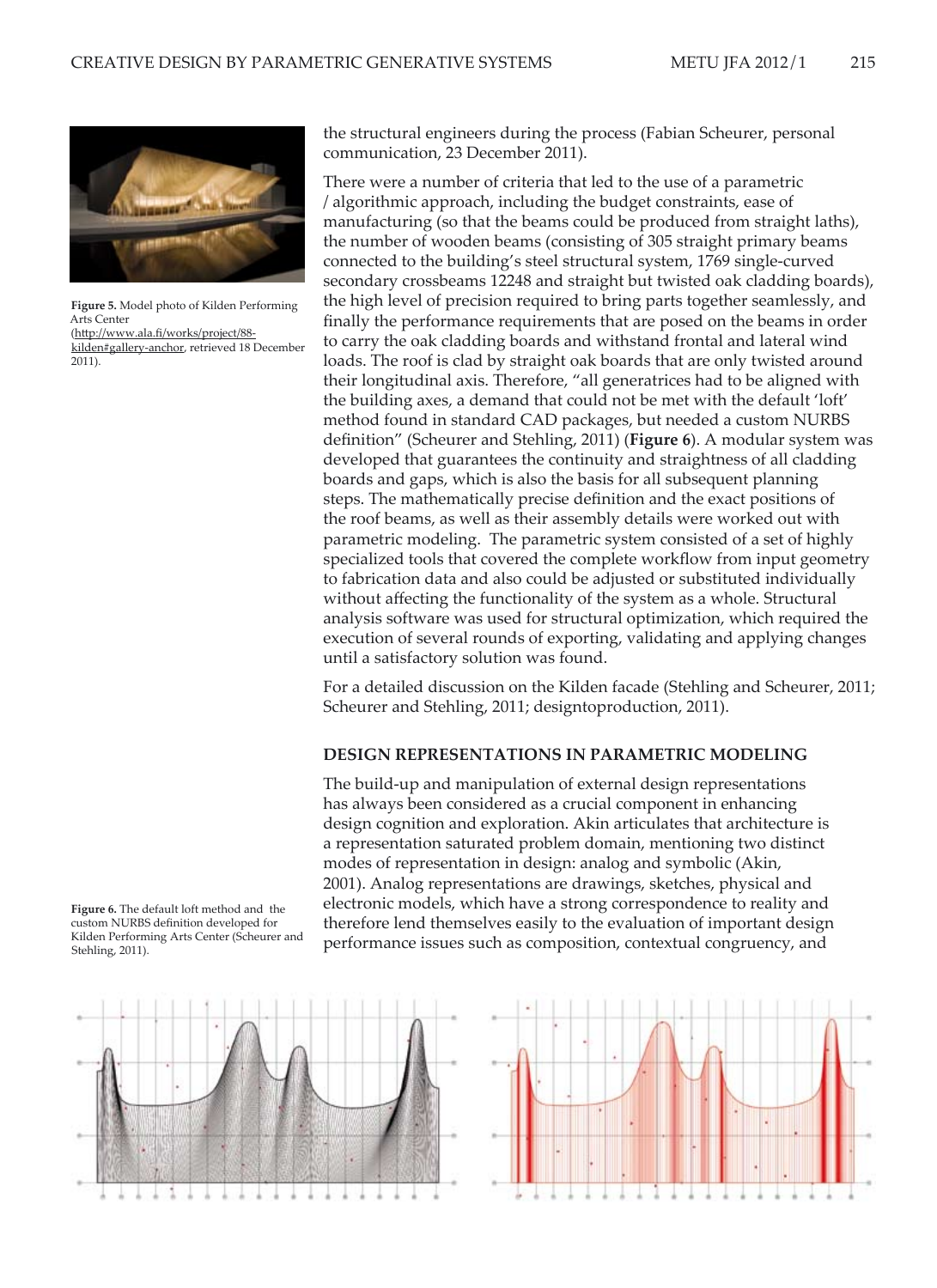constructability. Symbolic representations are physical or mathematical descriptions related to definition of performance such as heat transfer, light and sound distribution etc. A parametric system can be considered as a tool to mediate between the content of both analog and symbolic representations, capturing the procedural knowledge about form, and declarative knowledge on formation and performance in the definition of algorithms and parameters. Therefore, parametric design tools employ multiple views of the design space. On one side, there is the 3D model view that displays the geometric (analogic) representation. On the other side, there exists an editor that allows the designer to encode the algorithm, namely the schema. This editor is either textual or visual. Visual schema editors (e.g. Grasshopper3D plug-in for Rhinoceros by McNeil or GenerativeComponents by Bentley) have found widespread use due to the low level of technical knowledge required on programming languages. Here, the schema is based on a directed graph data structure, where the graph nodes are geometric components or parameters, and the edges are the paths of the one-directional data transfer.

Decoupling of the geometric view and the algorithmic view enables the declaration of different types of parameters independent from the geometry, and becomes particularly useful when the geometry needs to be defined and generated considering non-spatial contextual parameters such as occupancy load, proximity constraints, land-use ratio or color range (Madkour et al., 2009), as captured by symbolic design representations. As such, parametric systems facilitate a dual communication between the geometry as the core design representation, and the symbolic design requirements.

## **SOME LIMITATIONS AND MISCONCEPTIONS ON PARAMETRIC DESIGN SYSTEMS**

Lately, there is great attention directed towards parametric modeling. This is mainly due to the recently emerging visual parametric modeling tools, which hide the algorithmic complexity of parametric models behind a visual programming interface, thereby lowering the necessary technical skills for the use of computation and contributing to its widespread adoption in architectural design. However, groundless and superficial application of parametric principles poses a threat to its proper use as a design tool. Therefore, it is necessary to discuss some of the misconceptions and drawbacks of parametric modeling as a generative tool to be able to realize its potentials to a full extent.

## **PARAMETRIC DESIGN IS A DESIGN METHOD, NOT A STYLE OR AN -ISM**

In his well-known essay, Schumacher refers to parametric design as "a profound style [that] has been maturing within the avant-garde segment of architecture", coining the word parametricism as a newly emerging mode of architectural expression that "offers a credible, sustainable answer to the drawn-out crisis of modernism that resulted in 25 years of stylistic searching" (Schumacher, 2009). Although there is a degree of stylistic consistency with much of parametric architecture -one that offers a viable way to generate free-form design and complex geometry-, it certainly is not exclusive to any sort of formal language, and definitely is not a style either. Meredith points out to the threat against parametric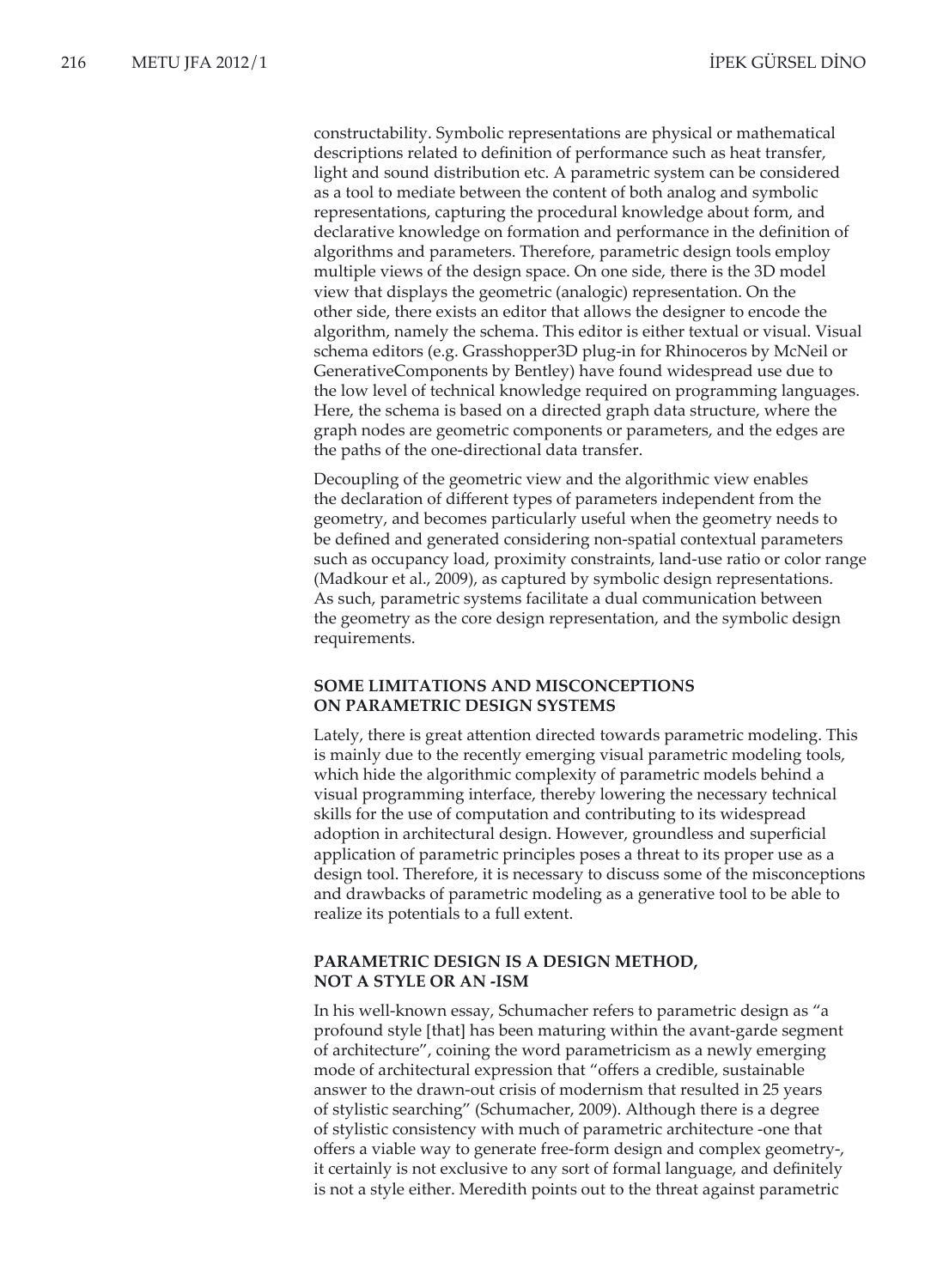design that it can quickly devolve into a totalizing visual aesthetic built upon a formalist tendency (Meredith, 2008). Similarly, Moussavi states that parametric design as a style disposing itself of the restraints of external parameters and promotes the autonomy of architectural forms, while it cannot advance beyond new ways of shaping matter to produce unexpected spaces (Moussavi, 2011). It is artificial to label parametric design as a global movement, as a brand new paradigm, or as a profound avant-garde architectural style. On the contrary, parametric modeling is a method to control design complexity, and can be applied to any design process that has something to do with design exploration. The design problems that parametric methods can be directed at range from buildings that have complex performative, functional and contextual requirements (as illustrated in the examples above), to much simpler forms of design that deal with basic geometry and need to satisfy much simpler design constraints (**Figure 7**).

At the same time, it can be argued that design has always been parametric, and the algorithmic parametric design logic is not exclusive to computational tools. In general, design is an iterative activity that involves the continuous generation of a design artifact and the evaluation of its fittingness to requirements. During this refinement process, every new iteration entails either the radical reformulation of the design concept, or -most of the time- the modification of some design parameters to generate a variation of the previous design state (Cross, 2001a). The latter case represents a mode of design thinking that is based on the unintentional articulation of a parameter space that steers the design process. Lawson demonstrates how a similar informal generative principle is applied by Bill Howard in the design of University Center building in Cambridge, following an informal parametric constructive logic that explores the relationship of building components of different scales including internal partitioning, structural beams, cladding, building site and even its neighborhoods (Lawson, 1980). Such relational aspects and the ways in which these aspects interact with each other have always been integral to the design process and design exploration. The recent advance of computational systems have only proliferated and expedited the explicit use of parameters due to the underlying algorithmic structure, with Figure 7. Design explorations on "variation" use of parameters due to the underlying alg<br>and repetition" with algorithmic design. **Finally increased precision and ease of application**.

and repetition" with algorithmic design. Student work from the Basic Design course in 2011 at METU Faculty of Architecture. Different design variations are explored by varying the rotation angle of the design elements. Generated with Processing.

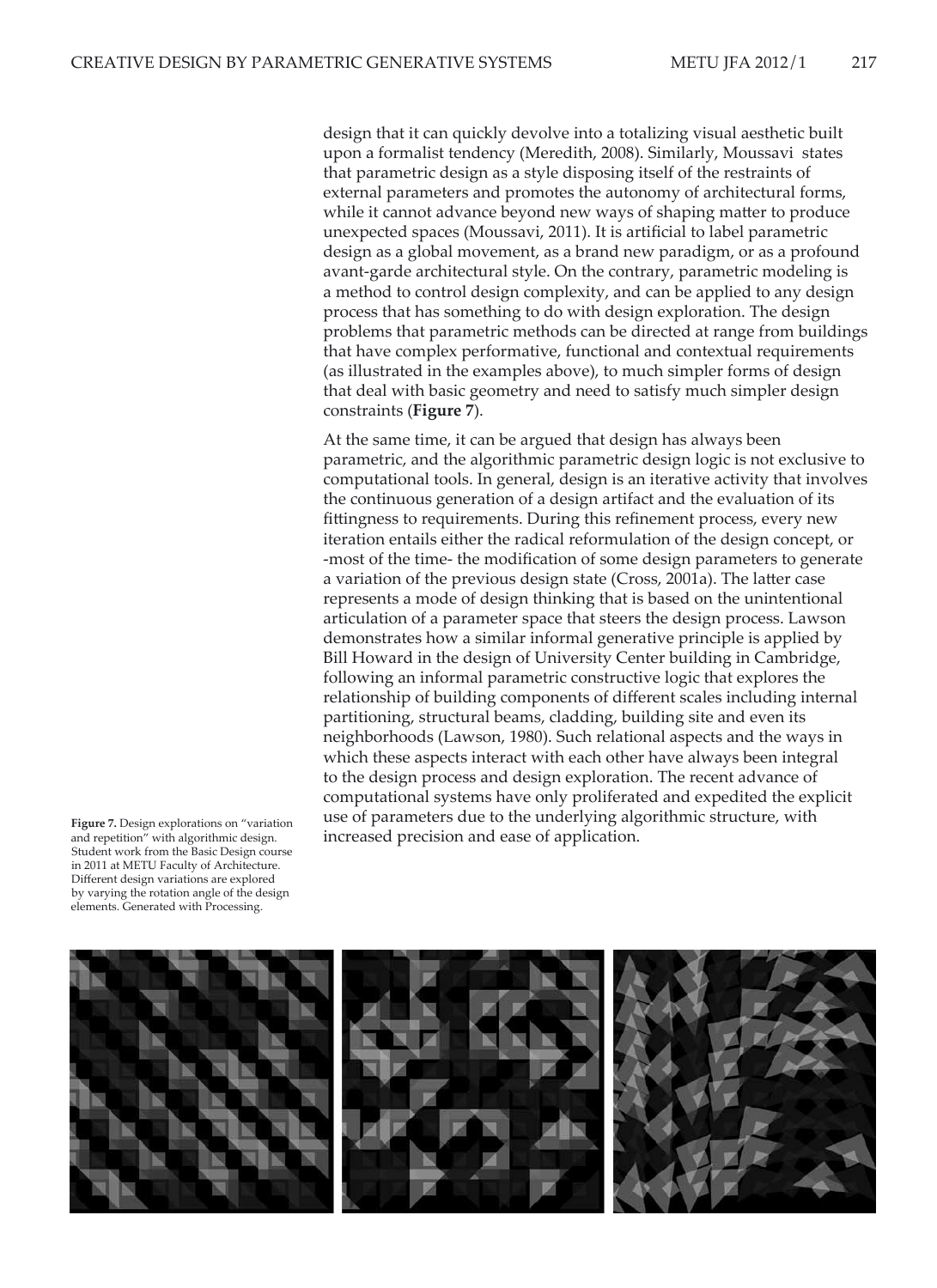#### **PARAMETRIC DESIGN EQUALS COMPLEX GEOMETRY**

Another misconception is that parametric design is the only way to generate complex geometry. As a matter of fact, complex geometry in architecture was present even before computation was an applied field in architectural design, as can be seen in the work of Frei Otto, Jorn Utzon, Pier Luigi Nervi, Felix Candela, Anton Gaudi and others'. Each of these architects found innovative techniques to deal with the complexities of free-form geometry in their work. Hanging chain models and stacking plaster pieces, for example, was physical explorative tools for Antonio Gaudi during his form-finding process (Jos, 1989). As expected, however, this was neither a smooth, nor an efficient process. The findings of these scale models had to undergo major changes while transitioning them into the material structure, due to the lack of a formal method to map between these two realms (Kilian, 2006). Therefore, it relied solely on the expertise and skills of the architect to negotiate between a system based on a material abstraction (the models) and the real building. Another similar example is the Sydney Opera House by Jorn Utzon, a competition project that he was awarded first prize for in 1957 and opened on 1973. Today the building is considered as a masterpiece cherished by many architects and engineers. However, the process of design exploration generated a great deal of controversy during the time of its construction (Akin, 2004). The geometry of the roof structure was originally undefined, and was initially deemed to be unbuildable (Yeomans, 1973). During the following 5 years of concept design, the engineers and the architect had to rationalize the roof into a constructible form that allows for the use of a single formwork and therefore a single curvature during the construction process (Arup and Jenkins, 1968). Moreover, its design and construction required significant compromise and adaptation, while spanning over sixteen years and exceeded the budget by almost fourteen times. These two examples by Gaudi and Utzon represent the type of geometry that have the potential respond to computational approaches, and particularly to performative parametric systems. The design of such complex and non-standard geometries strive for parametric approaches, and can be efficiently dealt with using a higher-level manipulation of geometry with parameters and algorithms. Computation can eliminate the need for physical modeling or trial-and-error strategies in form optimization, and increase the efficiency of design analysis and synthesis with increased precision of form and details.

#### **PARAMETRIC DESIGN DOES NOT OFFER UNLIMITED FLEXIBILITY**

As discussed above, design exploration necessitates a certain level of agility to change and the ability to reformulate the design problem and to react to external forces. Design exploration with parametric modeling requires a flexible and responsive representation that can respond to change. In an ideal situation, the representation, or the parametric model, should evolve and update its internal structure in parallel with the explorative path. However, the algorithmic principles that underlie parametric models operate in a very definitive way, such that "each step of an algorithm must be precisely defined; the actions to be carried out must be rigorously and unambiguously specified for each case" (Knuth, 1997). In consequence, the flexibility of parametric modeling is a result of -and therefore limited to the parameters that it internally describe, whereas the schema is relatively more resistant to change. Gerber points out to the need to remake the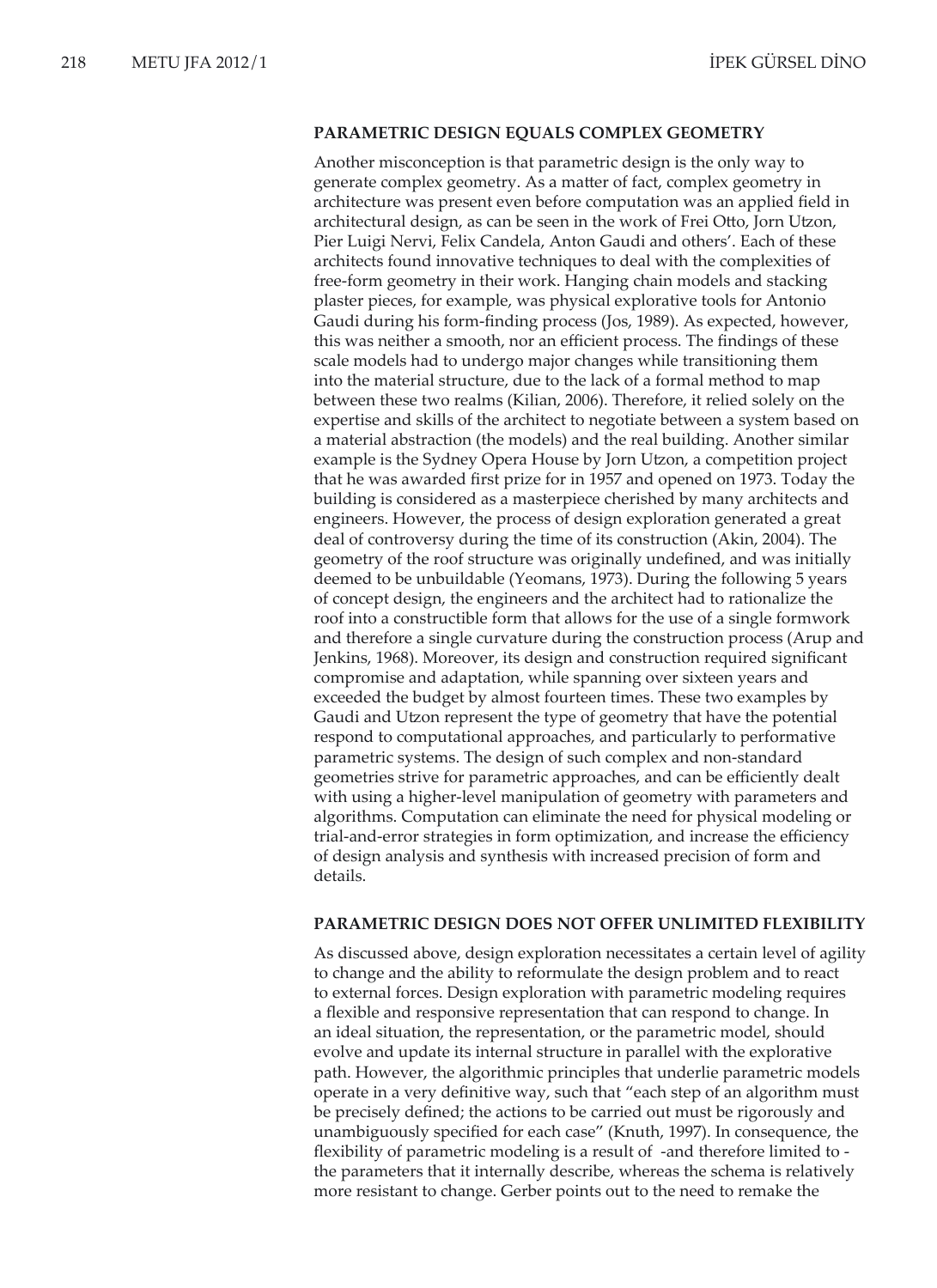parametric model over and over as the topology of the project changes, and Burry argues that it is commonplace in parametric modeling that the designer is forced to edit or remodel the relational graph (Gerber, 2007; Burry, 2007). The repair of the schema during design exploration is a particularly expensive task. It is particularly time consuming if the modifications propagate through a complex network of relationships, changing the flow of data with downstream consequences throughout the schema (Davis et al., 2011b).

Parametric modeling requires intentionality: It imposes the designer to generate the algorithm of the design with a great deal of explicitness prior to parametric exploration. Parametric models are not infinitely flexible; on the contrary change can be accommodated only when it is within the current problem definition. A drastic problem reformulation that requires algorithm alteration might cause the parametric model collapse at once. Kilian emphasizes the risk that parametric modeling approach might even prematurely freeze design due to the investments previously made into the parametric description, rather than supporting exploration in a higher level of detail In the later phases of design (Kilian, 2006). Therefore, Kilian claims, it offers a constrained explorative area based on dimensions or composition, therefore falling short on generating conceptual variety.

### **PARAMETRIC MODELING DOES NOT REDUCE DESIGN COMPLEXITY**

Complexity is probably one of the central terms that describe the contemporary design problems in architecture. The increasing design complexity in architecture is not only due to external stimuli such as increasing building performance requirements, new building functions, user requirements, urban settings, spatial configurations, integrated design processes etc., but also due to new formal interest in free-form geometry and the underlying mathematical and geometric concepts. The need to address a growing number of concerns and integrally deal with them introduces increased levels of complexity in architecture (**3**). Design computation has the claim to be able to help the designer take complex and complicated decisions with greater confidence compared to the conventional case (Bittermann, 2009).

While providing the designer with a set of tools to expand her cognitive and operational abilities in complex design settings, computation - and also parametric modeling- poses new challenges both in the practical use of this new medium and some of the consequences computation brings about. First and foremost, parametric design requires a solid technical knowledge on computation and mathematics, one that architects are not typically educated on or even accustomed to. The designer often needs to switch between two opposite cognitive states: creative design thinking that highlights novelty and innovation, and systematic formalization of the design into a computational realm. According to Aish and Woodbury, parameterization "increases complexity of both designer task and interface as designers must model not only the artifact being designed, but a conceptual structure that guides variation". The necessity of explicitly externalizing the relevant conceptual and constructive structure contradicts the ambiguity that is part of healthy design processes (Aish and Woodbury, 2005).

**<sup>3.</sup>** Simon (1969) describes complex systems as made up of a large number of parts that interact in a nonsimple way, where the whole is more than the sum of its parts and, it is not a trivial matter to infer the properties of the whole.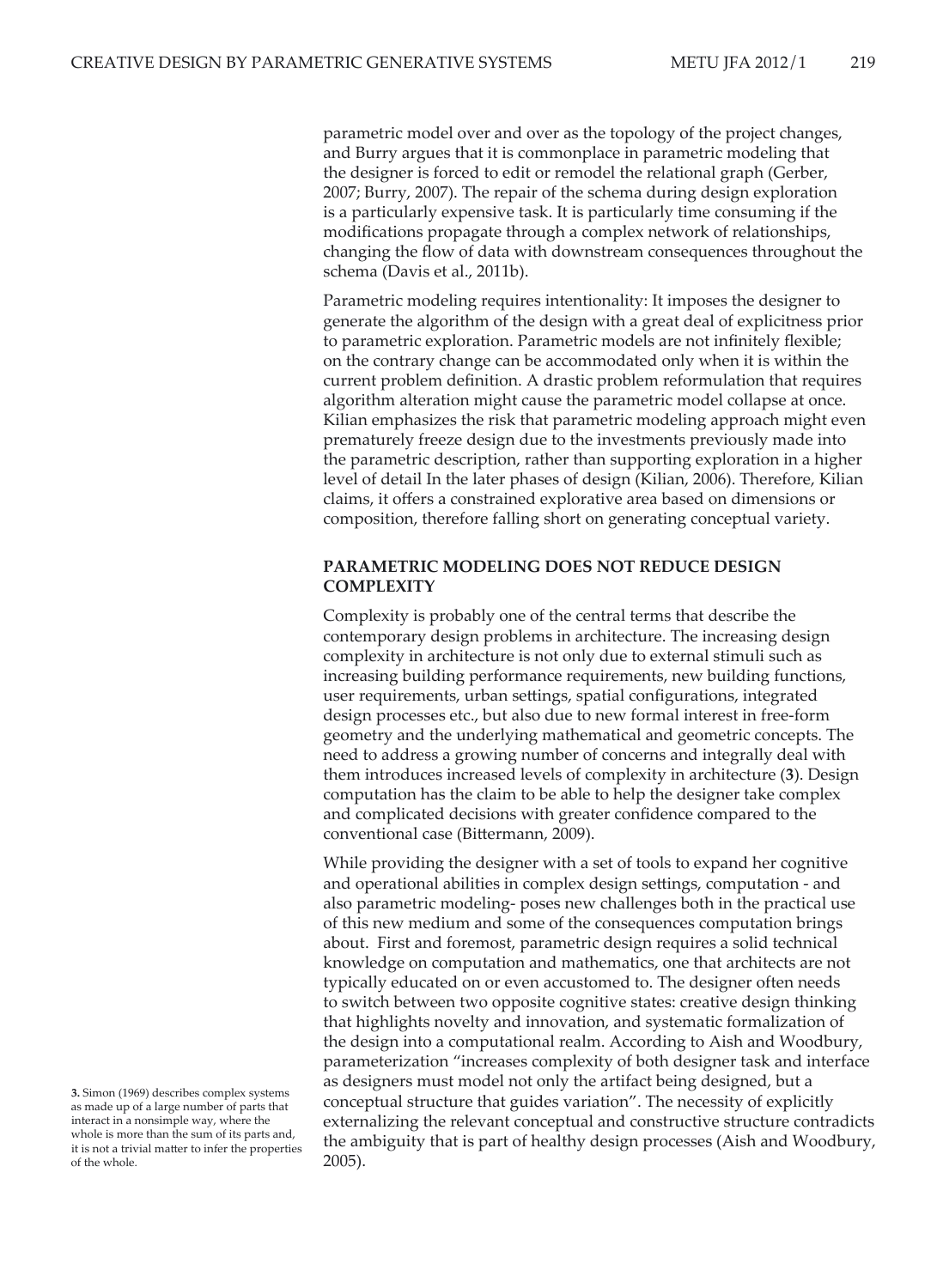The mathematical and computational complexity of the (free-form) geometry that is being designed needs to be worked out in in every detail during algorithmic / parametric modeling by the designer herself. From a process point of view, parameterization requires the mapping of a design problem into a limited number of parameters that lead to a solution space large enough to contain all necessary design solutions, and then the instantiation of these parameters with the "correct" values (Scheurer, 2010). Thereby arises the question of correctness: what are the determinant parameters that can describe a design problem, and how to deal with a set of parameters that interact with each other in complex ways, especially those in conflict with each other? Moreover, the number of parameters in the schema can be also problematic, such that with each new parameter the design solution space grows exponentially and becomes unmanageable. The problem of excessive amount of possible solutions in the parameter domain (also known as combinatorial explosion), and the multi-objective nature of design problems pose a challenge for computational methods (Bittermann, 2011). Moreover, the problem of the breadth of parametric solution spaces hamper the systematic evaluation of each design alternative due to time and other restrictions (Turrin et al., 2011).

To tackle these limitations, several computational approaches were proposed as linked to parametric systems. Woodbury develops parametric design patterns as reusable, abstract solutions to problems that commonly occur during parametric modeling (Woodbury, 2010). Turrin and Bittermann propose to link parametric models with genetic algorithms to deal with extensive search spaces for performance-based design exploration (Bittermann, 2009, Turrin et al., 2011). Davis aims to improve the illegibility of unstructured parametric schemata with modular programming principles in complex and collaborative environments (Davis et al., 2011a). However, in either of these cases, design complexity persists, moved to a higher level of abstraction.

### **CONCLUSION**

Although the technological requirements have already been met for their effective use in the field of architectural design, the potential of parametric generative systems are yet to be explored in detail in architectural design. Parametric design tools emphasize diversity of design strategies, rather than providing the designer with a comprehensive framework of technologies or concrete approaches. The potential of computational design to change the way we design, rather than to merely augment or replace human designers (Akin, 1990) holds true for parametric generative systems as well.

This paper discussed parametric approaches as a generative tool in architectural design. Parametric design systems distinguish themselves from other generative systems in the way they allow a stepwise control over the form during the design process, which proves to be useful especially during design exploration. Their responsiveness and adaptability to both internal and external stimuli, namely the dynamicity of the creative design process and other contextual conditions, make these systems a suitable strategy while designing in complex design settings. Moreover, parametric manipulation of form is particularly valuable in performance-driven design processes, facilitating the rapid cycling of performance analysis and design synthesis as an integrated process.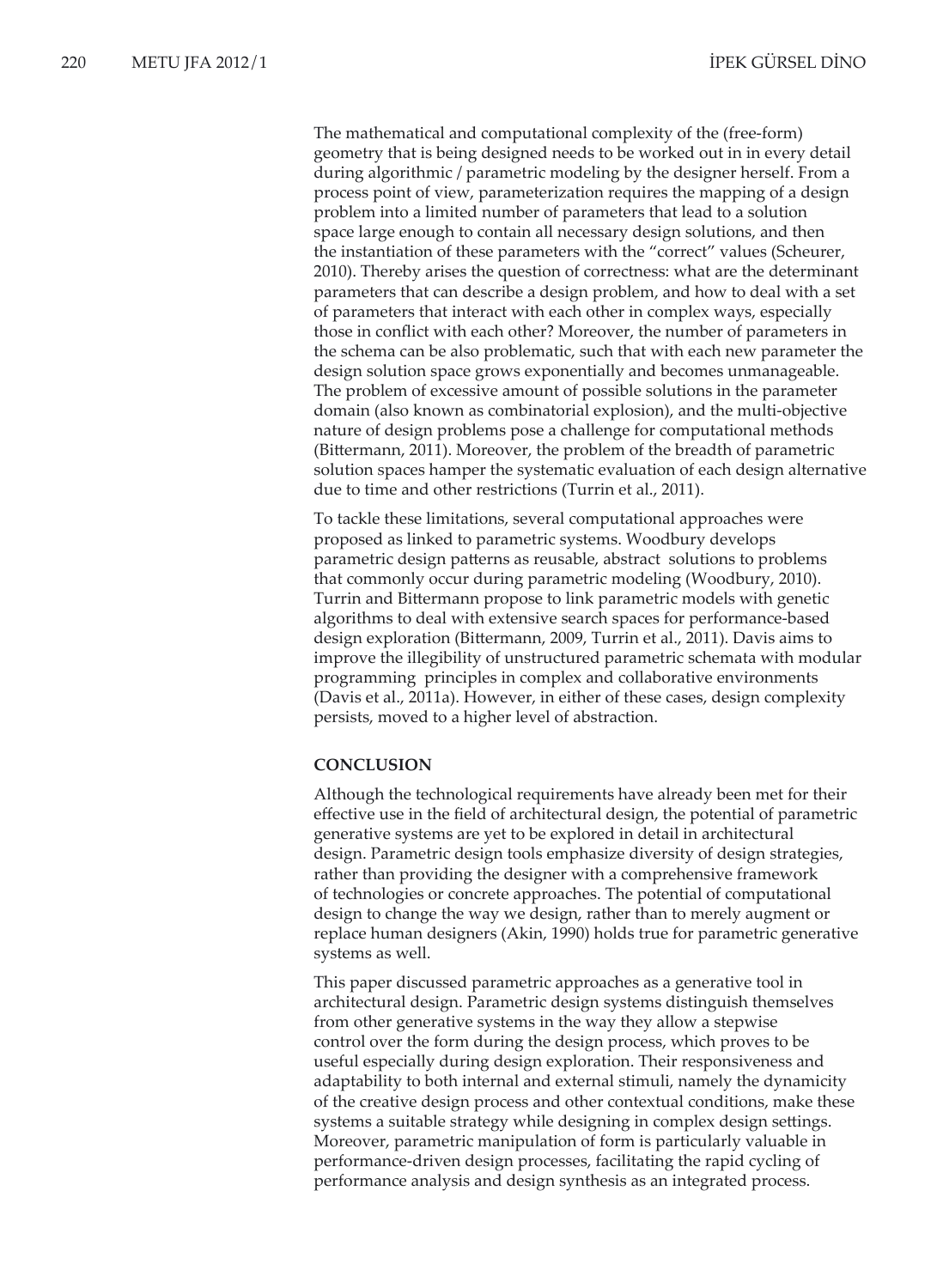In the future, the development of generative design systems will undoubtedly occupy the agenda of computational design in both theory and practice, as new paradigms connect generative methods with the acts of architectural making. In a time of rapid technological change, architects can regain control over such novel computational strategies by positioning themselves in a constructive yet critical position, so to be able to effectively integrate these into their design processes.

#### **REFERENCES**

- AHLQUIST, S., MENGES, A. (2011) Computational design thinking, in A. Menges and S. Ahlquist (eds.) *Computational design thinking,* Wiley.
- AISH, R., WOODBURY, R. (2005) Multi-level interaction in parametric design, in A. Butz, B. Fisher, A. Krüger and P. Oliver (eds.) *SmartGraphics, 5th Int. Symp., SG2005, Lecture Notes in Computer Science,* Springer, Berlin.
- AKIN, O. (1990) *Computational Design Instruction: Towards a Pedagogy*. Electronic Design Studio**;** 301-16.
- AKIN, O. (2001) *Variants in design cognition*. Design knowing and learning: Cognition in design education**,** 105-124.
- AKIN, O. (2004) Three Fundamental Tenets for Architectural Ethics, *invited paper for the ACSA Teacher's Conference.* Cranbrook Academy of Art, MI.
- ARIDA, S. (2004) *Contextualizing Generative Design.* MSc thesis, Massachusetts Institute of Technology, Boston, MA.
- ARUP, S.O. , JENKINS, R. (1968) *The evolution and design of the Concourse at the Sydney Opera House,* Ove Arup and Partners.
- BITTERMANN, M. (2009) *Intelligent Design Objects (IDO): a cognitive approach for performance-based design,* Delft University of Technology, Delft, Netherlands.
- BITTERMANN, M.S. (2011) *A Computational Design System with Cognitive Features Based on Multi-objective Evolutionary Search with Fuzzy Information Processing*. Design Computing and Cognition'10**;** 505-24.
- BURRY, J.R. (2007) *Mindful Spaces: Computational Geometry and the Conceptual Spaces in which Designers Operate*. International Journal of Architectural Computing, 5:4**;** 611-24.
- BURRY, M. (2011) *Scripting Cultures: Architectural Design and Programming.*  Wiley.
- CHANG, S.K. (2003) *Data structures and algorithms.* World Scientific River Edge, London.
- CORMEN, T.H. (2001) *Introduction to algorithms.* The MIT Press.
- CROSS, N. (2001a) *Design cognition: results from protocol and other empirical studies of design activity*, in C. Eastman, W. Newstatter & M. McCracken (eds.) *Design knowing and learning: cognition in design education,* Elsevier: Oxford, UK.
- CROSS, N. (2001b) *Designerly ways of knowing: design discipline versus design science*. Design issues, 17:3**;** 49-55.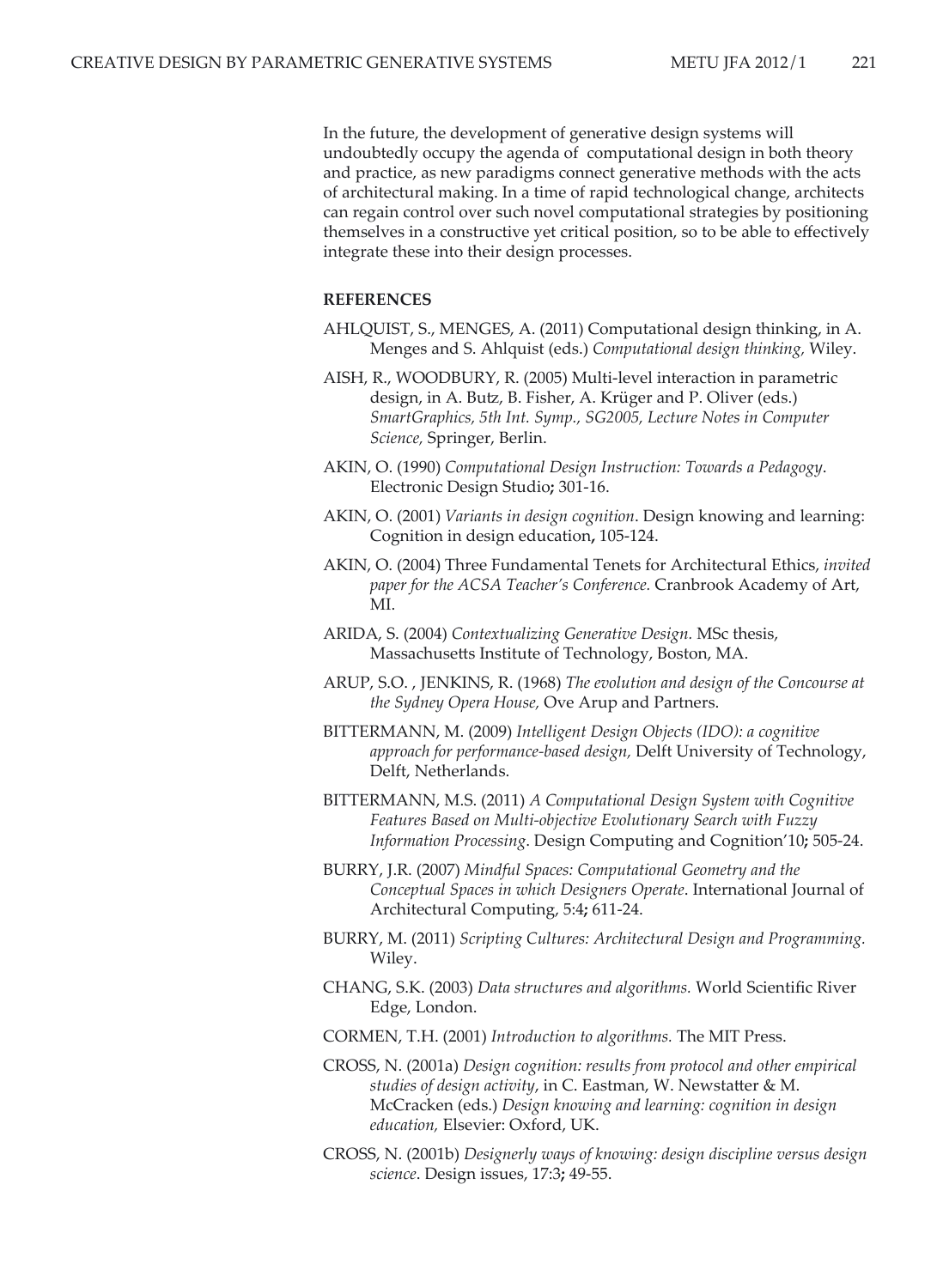- DAVIS, D., BURRY, J., BURRY, M. (2011a) Untangling Parametric Schemata: Enhancing Collaboration through Modular Programming, in P. Leclercq, A. Heylighen & G. Martin (eds.) *Proc. of CAAD Futures 2011: Designing Together,* Liege, Belgium.
- DAVIS, D., BURRY, M., BURRY, J. (2011b) The flexibility of logic programming, *Proceedings of the 16th International Conference on CAADRIA.* Newcastle, Australia.
- DESIGNTOPRODUCTION (2011) *Kilden Performing Arts Center, factsheet 2010/12* [WWW document]. URL www.designtoproduction.com ,accessed 20 December 2011.
- EISENMAN, P. (1977) House VI, *Progressive Architecture*, 58**;** 57-67.
- EL-KHALDI, M. (2007) *Mapping Boundaries of Generative Systems for Design Synthesis.* MSc thesis, Massachusetts Institute of Technology, Boston, MA.
- GANDELSONAS, M. (1982) *From structure to subject: the formation of an architectural language*, Eisenman, P. House X, New York: Rizzoli.
- GERBER, D.J. (2007) Parametric practices: models for design exploration in architecture, PhD thesis, Harvard University.
- GERO, J. (1994) Preface, in J. Gero & E. Tyugu (eds.) *Formal Design Methods for CAD.* Elsevier: Amsterdam.
- HANNA, R., BARBER, T. (2001) An inquiry into computers in design: attitudes before-attitudes after, *Design Studies*, 22:3**;** 255-81.
- HAYS, K.M. (2000) *Architecture theory since 1968,* MIT Press: Cambridge, MA.
- HENSEL, M., MENGES, A. ,WEINSTOCK, M. (2010) *Emergent technologies and design: towards a biological paradigm for architecture,* Routledge, UK.
- HUDSON, R., SHEPHERD, P. & HINES, D. (2011) Aviva Stadium: A case study in integrated parametric design, *International Journal of Architectural Computing*, 9:2**;** 187-204.
- JOS, T. (1989) The Model: Antoni Gaudi's hanging model and its reconstruction, PhD thesis, Universität Stuttgart, Stuttgart.
- KILIAN, A. (2006) Design exploration through bidirectional modeling of constraints*,* PhD thesis, Massachusetts Institute of Technology, Boston, MA.
- KNIGHT, T. (2000) *Shape grammars in education and practice: History and prospects* [WWW document]. URL http://www.mit.edu/~tknight/ IJDC/, accessed 6 December 2011.
- KNUTH, D.E. (1997) *Art of Computer Programming, Volume 1: Fundamental Algorithms.* Addison-Wesley, Reading, MA.
- KOCATÜRK, T., MEDJDOUB, B. (2011) *Distributed intelligence in design,*Wiley Online Library.
- KOLAREVIC, B. (2003) Digital Morphogenesis, in B. Kolarevic (ed.) *Architecture in the digital age: design and manufacturing,* Taylor & Francis.
- LAWSON, B. (1980) *How designers think,* Architectural Press London.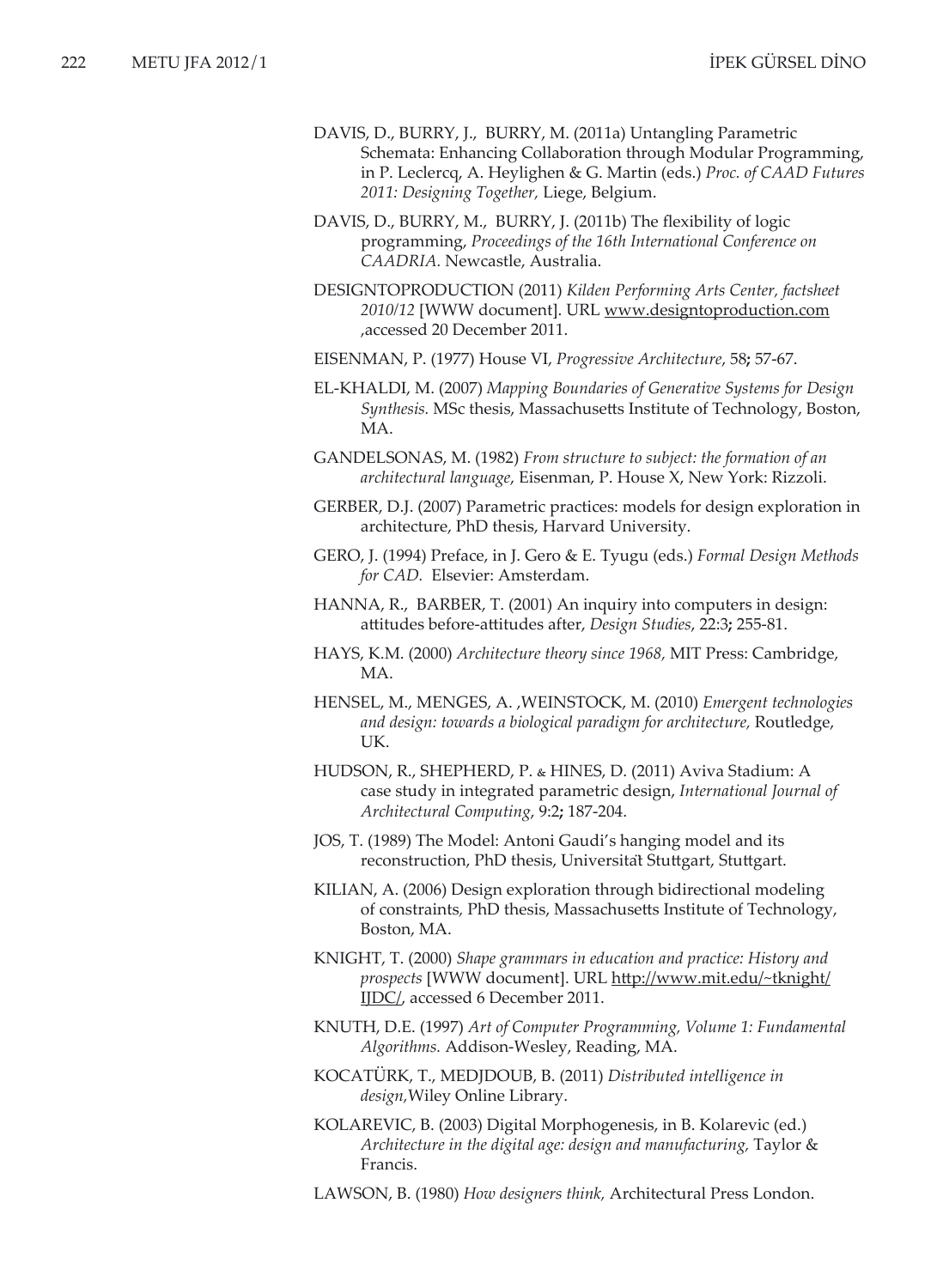- LEACH, N. (2009) *Digital Morphogenesis*, *Architectural Design*, 79:1**;** 32-7.
- LIU, Y.C., CHAKRABARTI, A., BLIGH, T. (2003) Towards an ideal approach for concept generation, *Design Studies*, 24:4**;**341-55.
- MEREDITH, M. (2008) Never enough, in M. Meredith, M. Sasaki (eds.) *From control to design: Parametric/algorithmic architecture,* Actar-D.
- MITCHELL, W.J. (1979) *Computer-aided architectural design,* Van Nostrand Reinhold.
- MOUSSAVI, F. (2011) Parametric software is no substitute for parametric thinking., *The Architectural Review,* http://www.architectural-review. com/issues/october-2011/parametric-software-is-no-substitute-forparametric-thinking/8620000.article.
- OXMAN, R. (2006) Theory and design in the first digital age, *Design Studies*, 27:3**;** 229-65.
- OXMAN, R., OXMAN, R. (2010) New Structuralism: Design, Engineering and Architectural Technologies, *Architectural Design*, 80:4**;** 14-23.
- SCHEURER, F. (2010) Materializing Complexity, in R. Oxman and R. Oxman (eds.) *New* Structuralism: Design, Engineering and Architectural Technologies*, Architectural Design*, 80:4**.**
- SCHEURER, F. & STEHLING, H. (2011) Lost in Parameter Space? *Architectural Design*, 81:4**;** 70-79.
- SCHUMACHER, P. (2009) *Parametricism: A new global style for architecture and urban design*. Architectural Design, 79:4**;** 14-23.
- SHEA, K. (2004) *Directed randomness*, in N. Leach, D. Turnbull and C. Williams (eds.) *Digital Tectonics,* Wiley-Academy, UK.
- SHEPHERD, P., HUDSON, R., HINES, D. (2011) *Aviva Stadium: A parametric success*. International Journal of Architectural Computing, 9:2**,** 167-186.
- SIMON, H.A. (1969) *The sciences of the artificial,* MIT Press.
- STEHLING, H., SCHEURER, F. (2011) *Waved Wooden Wall*, in G.R. and S.B. (eds.) *Fabricate: Making Digital Architecture,* Riverside Architectural Press.
- TERZIDIS, K. (2011) *Algorithmic form*, in A. Menges and S. Ahlquist (eds.) *Computational Design Thinking,* Wiley.
- TURRIN, M., von BUELOW, P. and STOUFFS, R. (2011) Design explorations of performance driven geometry in architectural design using parametric modeling and genetic algorithms, *Advanced Engineering Informatics*, 25-4**;** 656-75.
- VANUCCI, M. (2008) *Open systems: approaching novel parametric domains*, in M. Meredith and M. Sasaki (eds.) *From Control to Design: Parametric / Algorithmic Architecture,* Actar.
- VINCENT, J. (2009) Biomimetic Patterns in Architectural Design, *Architectural Design*, 79:6**;** 74-81.
- WEINSTOCK, M. (2010) *The architecture of emergence: the evolution of form in nature and civilisation,* Wiley & Sons, Oxford.